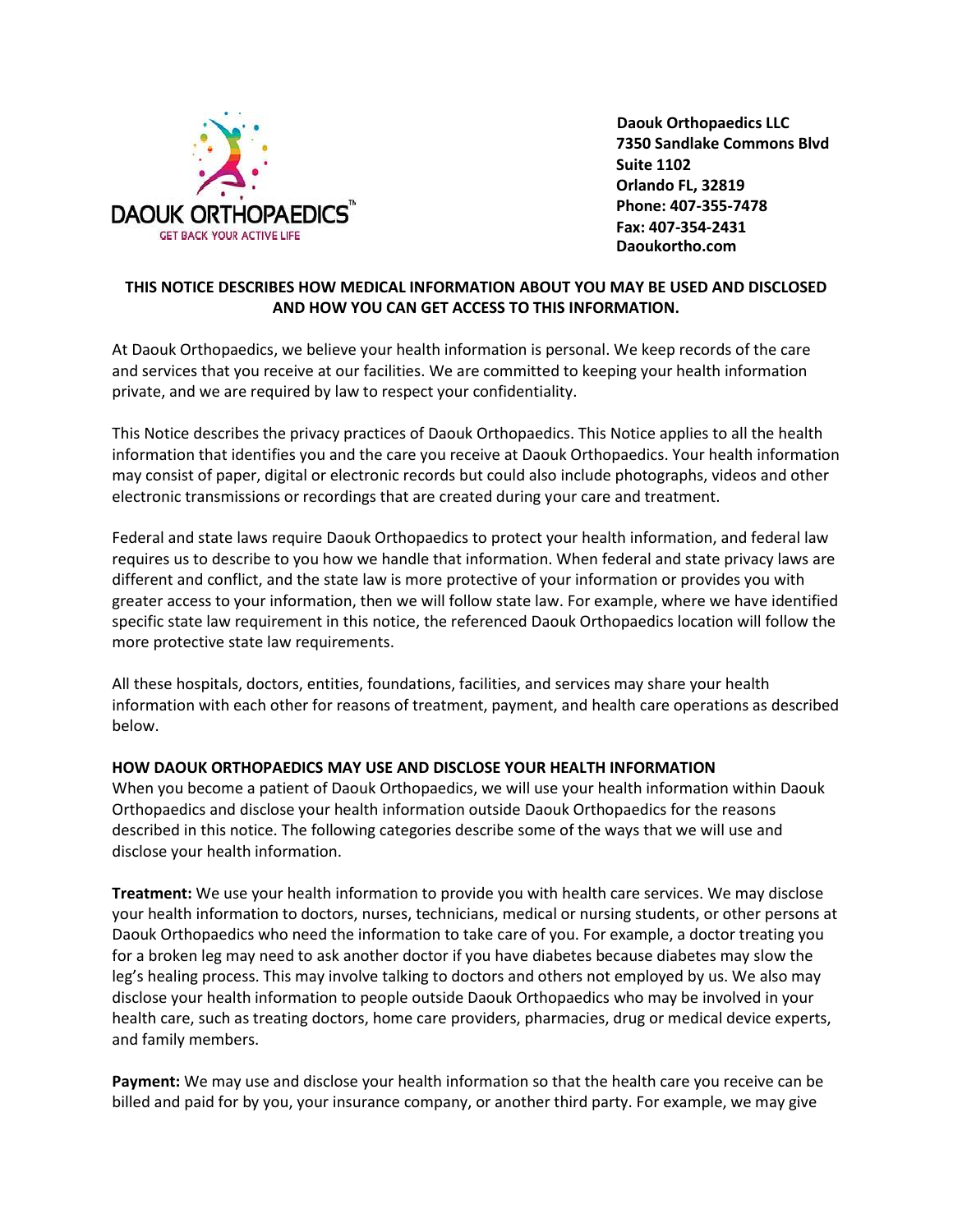information about surgery you had here to your health plan so it will pay us or reimburse you for the surgery. We may also tell your health plan about a treatment you are going to receive so we can get prior payment approval or learn if your plan will pay for the treatment.

**Health Care Operations:** We may use your health information and disclose it outside Daouk Orthopaedics for our health care operations. These uses and disclosures help us operate Daouk Orthopaedics to maintain and improve patient care. For example, we may use your health information to review the care you received and to evaluate the performance of our staff in caring for you. We also may combine health information about many patients to identify new services to offer, what services are not needed, and whether certain therapies are effective. We may also disclose information to doctors, nurses, technicians, medical students, and other persons at Daouk Orthopaedics for learning and quality improvement purposes. We may remove information that identifies you so people outside Daouk Orthopaedics can study your health data without knowing who you are.

**Contacting You:** We may use and disclose health information to reach you about appointments and other matters. We may contact you by mail, telephone or email. For example, we may leave voice messages at the telephone number you provide us with, and we may respond to your email address.

**Health Information Exchanges:** We may participate in certain health information exchanges whereby we may disclose your health information, as permitted by law, to other health care providers or entities for treatment.

**Organized Health Care Arrangements:** We may participate in joint arrangements with other health care providers or health care entities whereby we may use or disclose your health information, as permitted by law, to participate in joint activities involving treatment, review of health care decisions, quality assessment or improvement activities, or payment activities.

**Health-Related Services:** We may use and disclose health information about you to send you mailings about health-related products and services available at Daouk Orthopaedics.

**Public Health and Safety:** We will disclose health information about you outside Daouk Orthopaedics when required to do so by federal, state, or local law, or by the court process. We may disclose health information about you for public health and safety reasons, like reporting births, deaths, child abuse or neglect, reactions to medications or problems with medical products. We may release health information to help control the spread of disease or to notify a person whose health or safety may be threatened. We may disclose health information to a health oversight agency for activities authorized by law, such as for audits, investigations, inspections, and licensure. We also may disclose health information about you in the event of an emergency or for disaster relief purposes.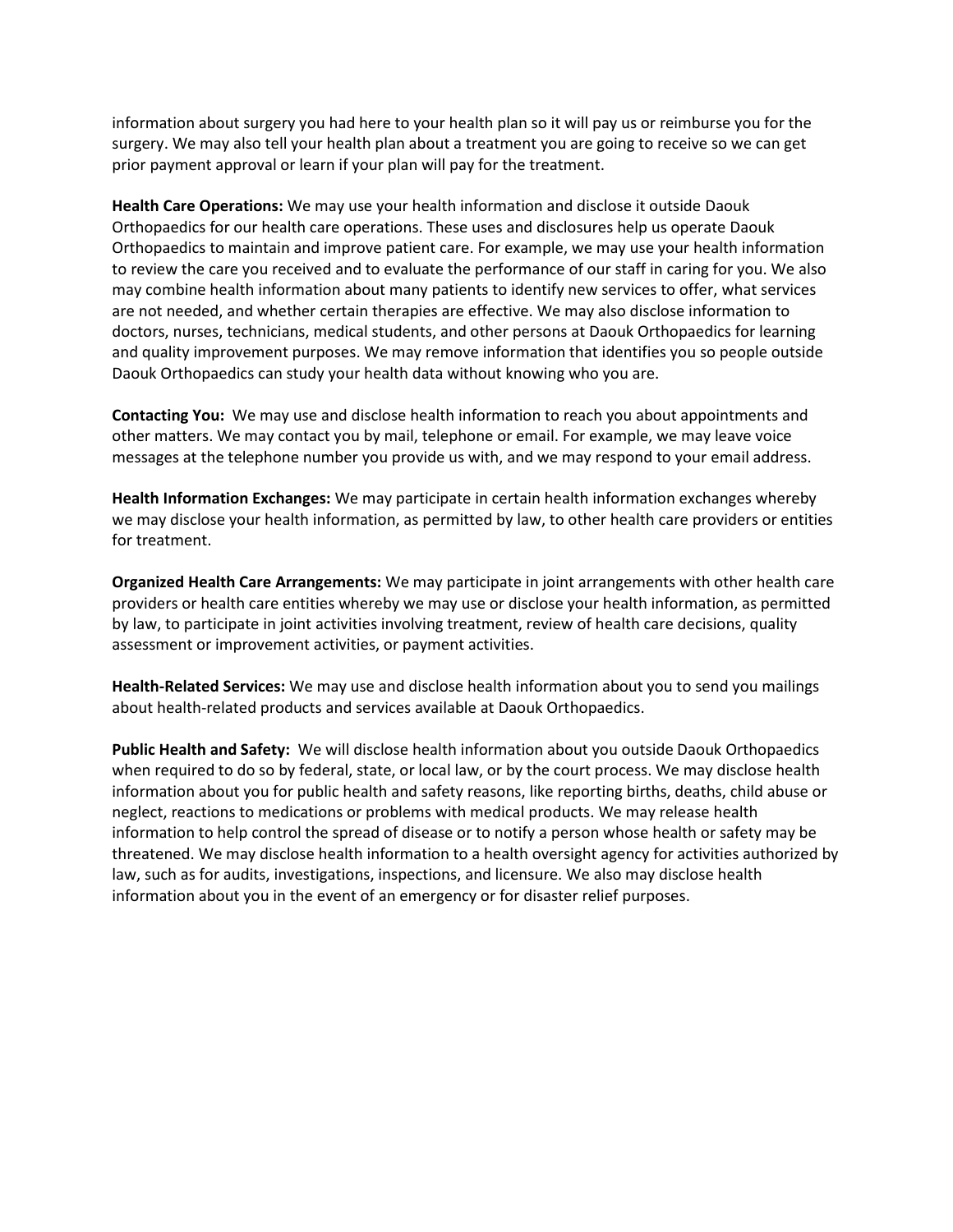#### **AUTHORIZATIONS FOR OTHER USES AND DISCLOSURES**

As described above, we will use your health information and disclose it outside Daouk Orthopaedics for treatment, payment, health care operations, and when required or permitted by law. We will not use or disclose your health information for other reasons without your written authorization. For example, most uses and disclosures of psychotherapy notes, uses and disclosures of health information for certain marketing purposes, and disclosures that constitute a sale of health information require your written authorization. These kinds of uses and disclosures of your health information will be made only with your written authorization. You may revoke the authorization in writing at any time, but we cannot take back any uses or disclosures of your health information already made with your authorization.

Florida federal law, may require that we obtain your consent for certain disclosures of health information about the following: the performance or results of an HIV test or diagnoses of AIDS or an AIDS-related condition, genetic test results, drug or alcohol treatment that you have received as part of a drug or alcohol treatment program. Florida law also requires your consent for certain disclosures of behavioral health records.

## **YOUR RIGHTS REGARDING HEALTH INFORMATION:**

**Right to Accounting:** You may request an accounting, which is a listing of the entities or persons (other than yourself) to whom Daouk Orthopaedics has disclosed your health information without your written authorization. The accounting would not include disclosures for treatment, payment, health care operations, and certain other disclosures exempted by law. Your request for an accounting of disclosures must be in writing, signed, and dated. It must identify the time period of the disclosures and Daouk Orthopaedics facility that maintains the records about which you are requesting the accounting. We will not list disclosures made earlier than six (6) years before your request. Your request should indicate the form in which you want the list (for example, on paper or electronically). You must submit your written request to the medical records department of Daouk Orthopaedics.

**Right to Amend:** If you feel that health information, we have about you is incorrect or incomplete, you have the right to ask us to amend your medical records. Your request for an amendment must be in writing, signed, and dated. It must specify the records you wish to amend, identify Daouk Orthopaedics facility that maintains those records, and give the reason for your request. We may deny your request; if we do, we will tell you why and explain your options. Daouk Orthopaedics will respond to you within 60 days. You must address your request to the Health Information Management [HIM] department of the Daouk Orthopaedics maintains the records you wish to amend

**Right to Inspect and Obtain Copy**: You have the right to inspect and obtain a copy of your completed health records unless your doctor believes that disclosure of that information to you could harm you. You may not see or get a copy of information gathered for a legal proceeding or certain research records while the research is ongoing. Your request to inspect or obtain a copy of the records must be submitted in writing, signed and dated, to the HIM department of the Daouk Orthopaedics that maintains the records. We may charge a fee for processing your request. If Daouk Orthopaedics denies your request to inspect or obtain a copy of the records, you may appeal the denial in writing to the Daouk Orthopaedics Compliance Office at the following address: 7350 Sandlake Commons Blvd. Suite 1102, Orlando Fl, 32819.

A request for a restriction must be signed and dated, and you must identify the Daouk Orthopaedics facility that maintains the information. The request should also describe the information you want